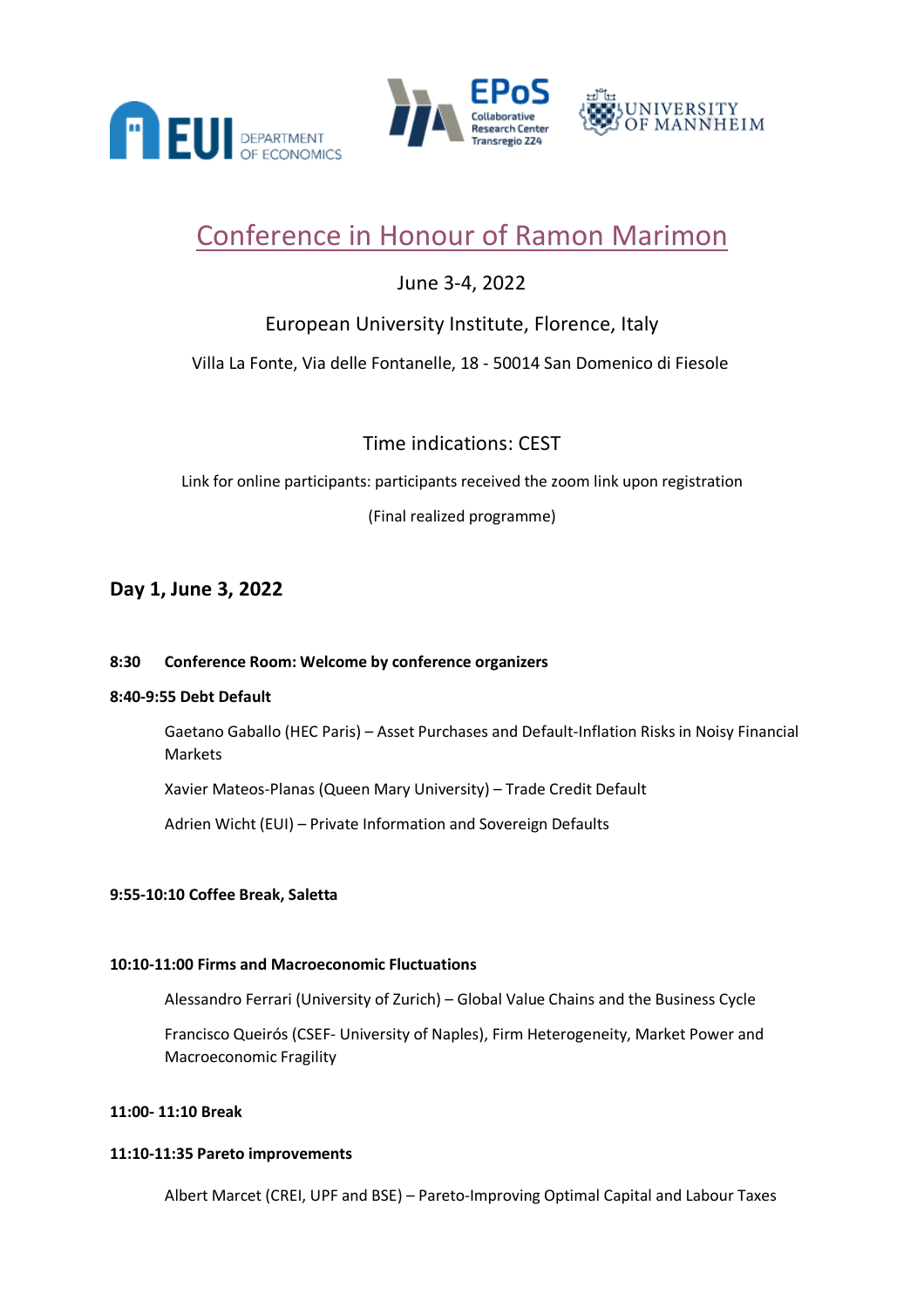





#### **11:35-11:40 Coffee Break, Saletta**

#### **11:40-12:55 Economic Inequality**

Stelios Tisaras (Ecole Polytechnique de Lausanne), Asset Purchases, Limited Asset Market Participation and Inequality

Yu Zheng (Queen Mary University), Unequal Transition: The Making of China's Wealth Gap

Charles Brendon (Cambridge University), Optimal Nonlinear Savings Taxation

#### **12:55-14:00 Lunch Break, Loggia – by invitation only**

#### **14:00-14:50 Labour Markets and Fiscal Shocks**

Miren Azkarate-Askasua (University of Mannheim) – Home Bias and the Gender Wage Gap

Pedro Teles (Bank of Portugal) – Labour Markets and Fiscal Shocks

#### **14:50-15:10 Break**

| 15:10-16:10 Short online interventions by |
|-------------------------------------------|
|-------------------------------------------|

**15:10-15:10-15:10-15:10 Tom Sargent (New York University)** Gian Italo Bischi (Università di Urbino) Eva Carceles (Stony Brook University) George Evans (University of Oregon) Teresa Garcia Mila (Universitat Pompeu Fabra & BSE) Seppo Honkapohja (Aalto University) Andreu Mas-Colell (Universitat Pompeu Fabra & BSE) Ellen McGrattan (University of Minnesota & Mpls FED) Vincenzo Quadrini (University of Southern California)

#### **16:10 – 16:20 Coffee Break, Saletta**

#### **16:20-17:10 Optimal Monetary Policy**

Klaus Adam (University of Mannheim) – Housing Price Expectations, Falling Natural Rates and the Optimal Inflation Target

Sergio Santoro (ECB) – Optimal Trend Inflation, Misallocation and the Pass-through of Labour Costs to Prices

**17:10 – 17:25 Short in-situ intervention by** Arpad Abraham (University of Bristol)

**17:30-19:00 Cocktail in the garden – by invitation only**

#### **19:00-21:00 BBQ dinner in the garden – by invitation only**